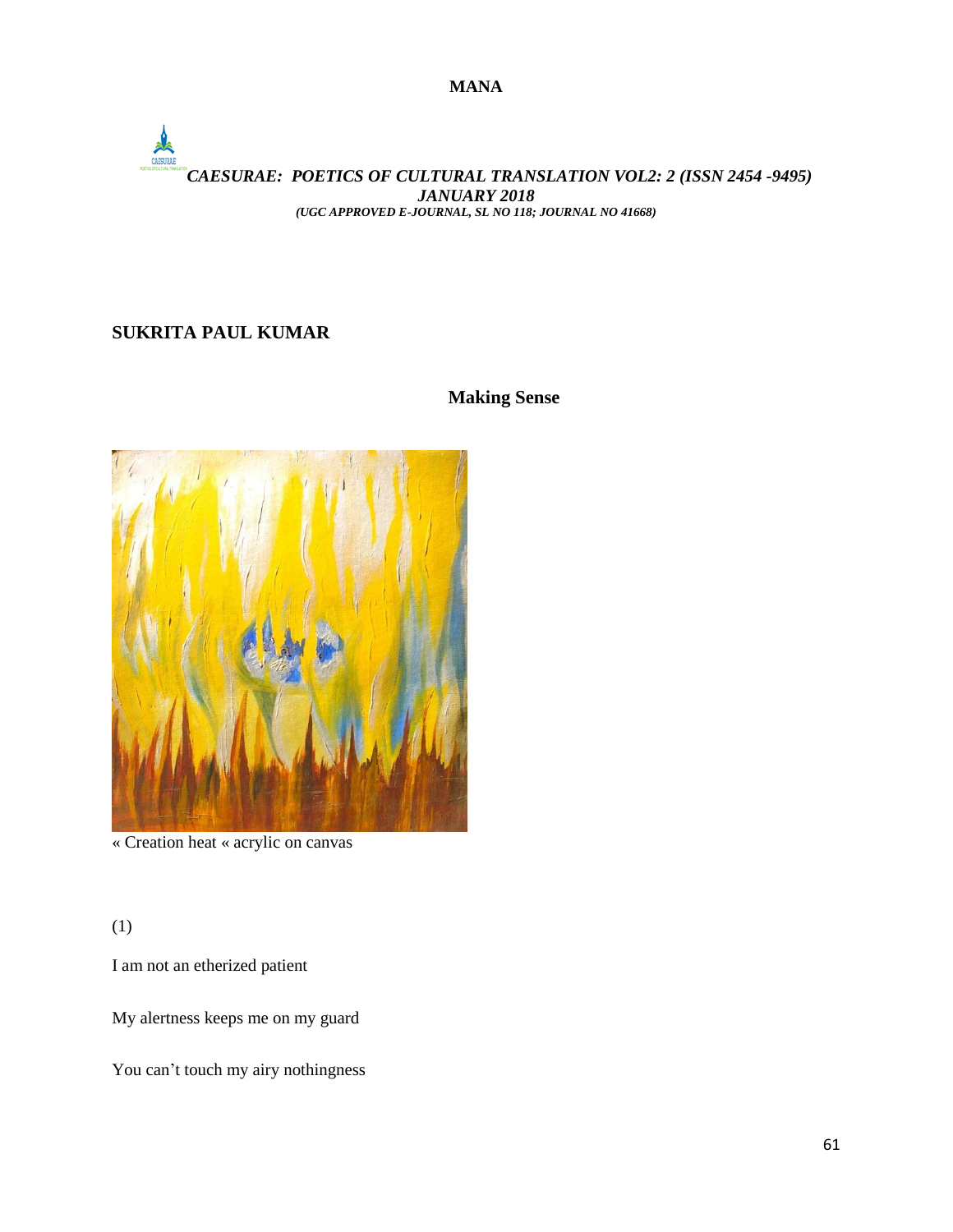### **MANA**

# **PARTIES** *CAESURAE: POETICS OF CULTURAL TRANSLATION VOL2: 2 (ISSN 2454 -9495) JANUARY 2018 (UGC APPROVED E-JOURNAL, SL NO 118; JOURNAL NO 41668)*

Something might come out of Nothingness

Like

The complete circular wetness Out of A bubble exploded

On a dry blank slate

(2)

I lived a secure Ice-cube existence Refrigerated carefully By my nurse For a woolly life

I feel my centre Melting With the warmth Of the summer sun

I contain frozen words Melting in anguish Dripping meaning

And sometimes poems One after another

With or without meaning